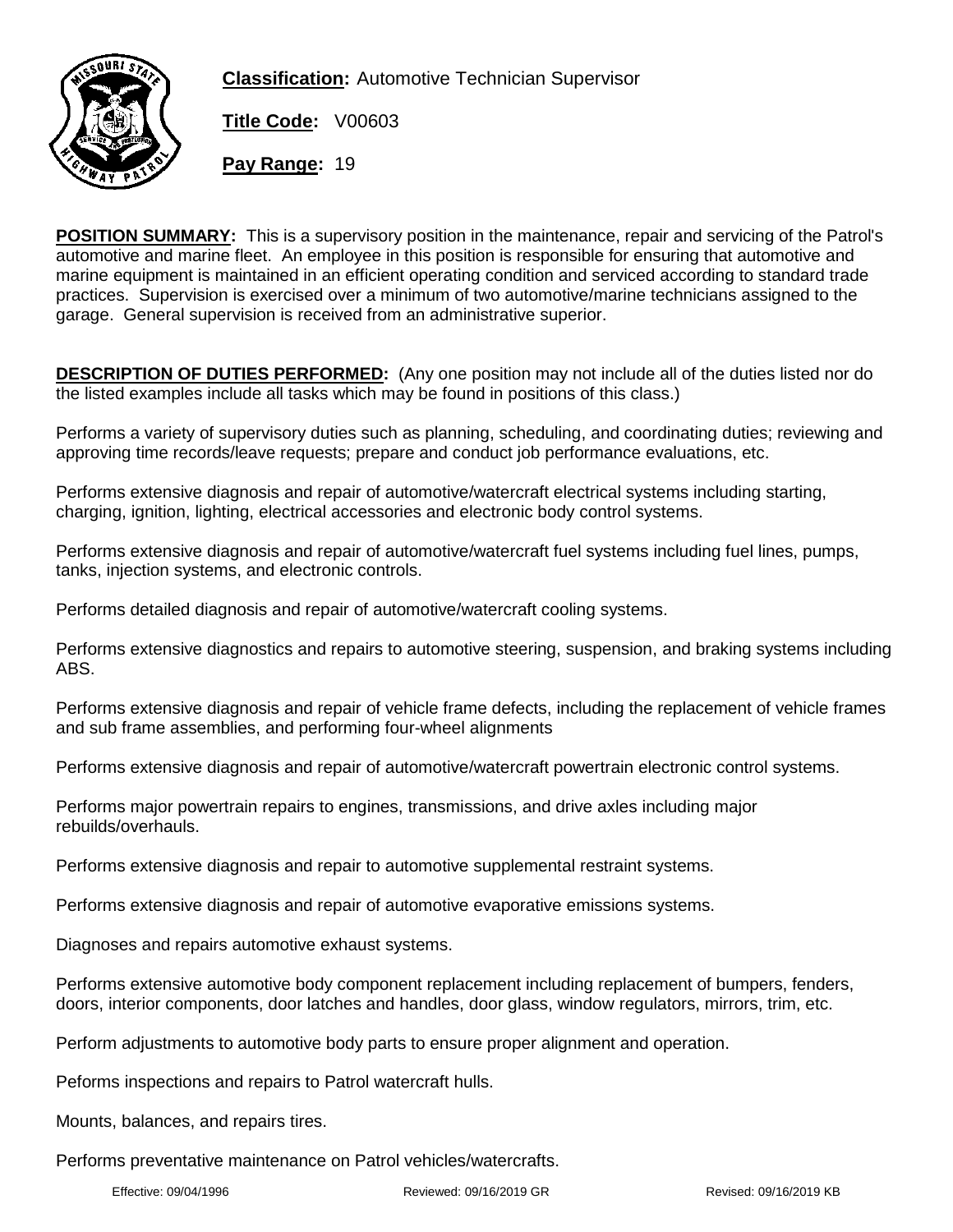## **Classification:** Automotive Technician Supervisor **Page 2** Page 2

Designs and fabricates wiring harness and control units related to Patrol emergency warning equipment.

Designs and fabricates various components necessary for Patrol vehicle/watercraft operations including brackets, roll bars, push bumpers, etc.

Assures that the Patrol fleet complies with the Motor Vehicle Inspection law; assures compatibility of components when installed.

Provides technical assistance and guidance to Patrol Auto Technicians and Marine Mechanics.

Serves as a lead technician and mentor.

Assists in the trading and/or reassignment of Patrol vehicles/watercraft; test drives Patrol vehicles/watercraft to ensure proper performance.

Assists and supervises the maintenance, reconditioning, and installation of emergency equipment (e.g., fire extinguisher, light bars) on Patrol vehicles/watercraft.

Creates and completes work orders utilizing the Patrol's computerized fleet management system.

Assigns, directs and supervises the work of Automotive Technicians, Marine Mechanics, and Service Assistants.

Requisitions repair parts and servicing materials, and ships equipment to Troop headquarters; maintains various related records and files.

Travels to various locations throughout the state to pick up disabled Patrol vehicles/watercraft and return them to the GHQ garage for repairs, as necessary.

Performs P-Numbering and routine inspection for damage on new Patrol vehicles/watercraft, upon arrival.

Performs the duties of Assistant Garage Superintendent in the Superintendent's absence (e.g., inventory control, dispatching work, writing service orders, ordering replacement parts, etc.).

Designs and develops emergency warning systems and installs emergency warning equipment and other Patrol vehicle equipment.

Assists with and supervises shop maintenance and clean-up duties as needed

Performs other related work as assigned.

**REQUIRED KNOWLEDGE, SKILLS, AND ABILITIES:** Extensive knowledge of automotive systems including but not limited to steering, suspension, brakes, engines, transmissions, drive axles, fuel, cooling, electrical, and engine and body control systems.

Extensive knowledge of the standard practices, methods, tools and equipment of the automotive mechanic/marine technician trade.

Extensive knowledge of the occupational hazards and standard safety precautions of the automotive mechanic/marine technician trade.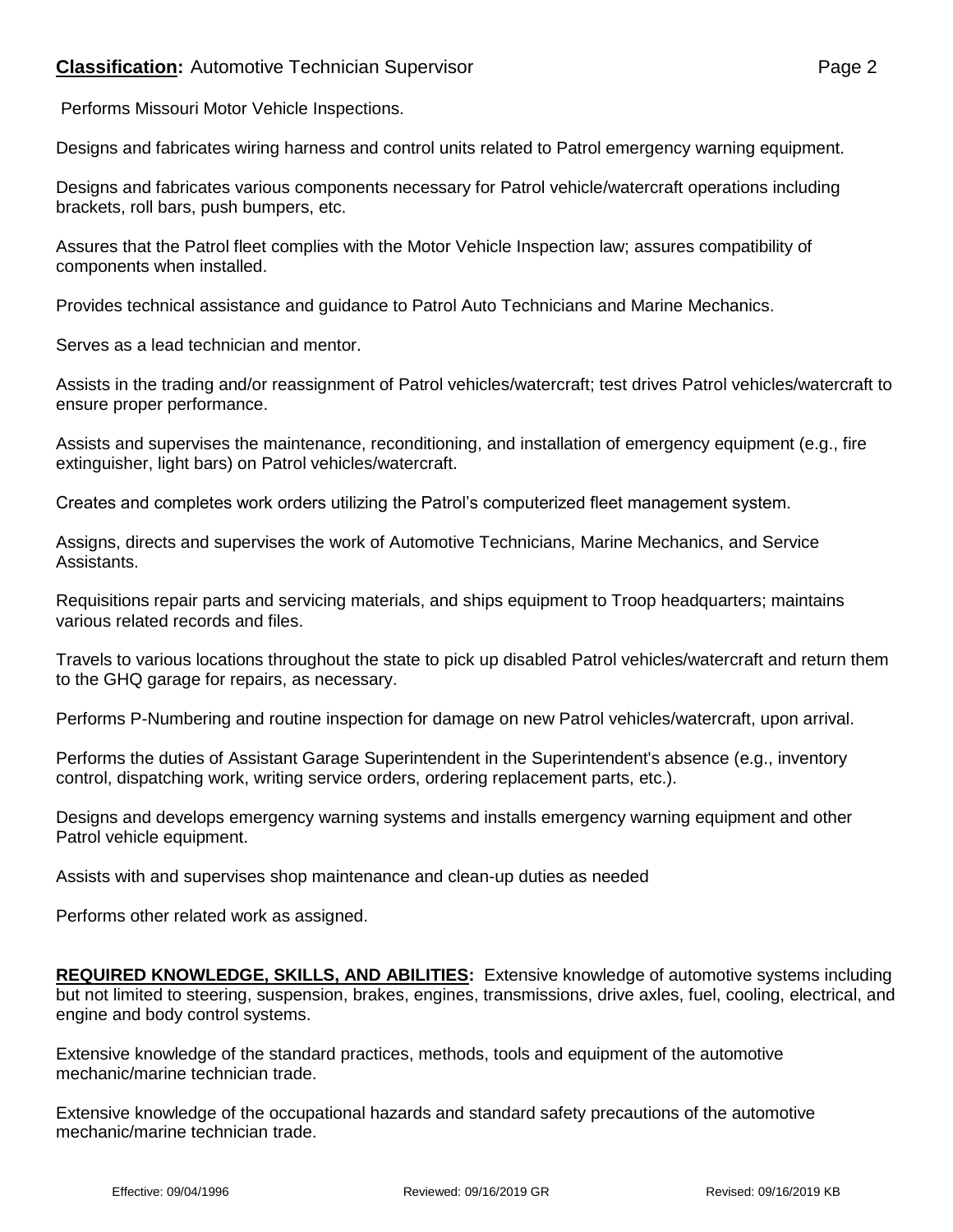## **Classification:** Automotive Technician Supervisor **Page 3** Page 3

Knowledge of the basic principles and techniques of supervision.

Skill in the use of tools and in operation of equipment, including computer diagnostic equipment, utilized in the automotive technician/marine technician trade.

Skill in the diagnosis and repair of major defects in motor equipment.

Skill in performing welding tasks using oxy-acetylene and electric arc welding equipment.

Ability to lift and move parts, tools and supplies associated with a garage facility.

Ability to position self and equipment necessary to repair and inspect Patrol vehicles/watercraft.

Ability to test drive vehicles/watercraft.

Ability to create work orders and enter data in the Patrol's fleet management computer system.

Ability to understand and effectively carry out instructions.

Ability to document repairs and parts used on Patrol vehicles/watercraft.

Ability to exercise judgment and discretion.

Ability to supervise a small staff of technicians and assistants in a professional manner.

Ability to establish and maintain effective working relations with others.

Ability to work under varying climatic conditions.

Ability to work independently.

Ability to maintain various records and files.

Ability to operate an automobile in accordance with Missouri laws and statutes.

Ability to operate basic office equipment as detailed in the description of duties.

Ability to handle restricted and confidential information in a professional manner and maintain the information as such.

Ability to communicate in English clearly and concisely, both orally and in writing.

Ability to establish and maintain harmonious working relations with others.

Ability to work with material that may be of a sexual nature relating to criminal activity (e.g., written material, photographs, and/or verbal language, etc.).

Ability to work hours as assigned.